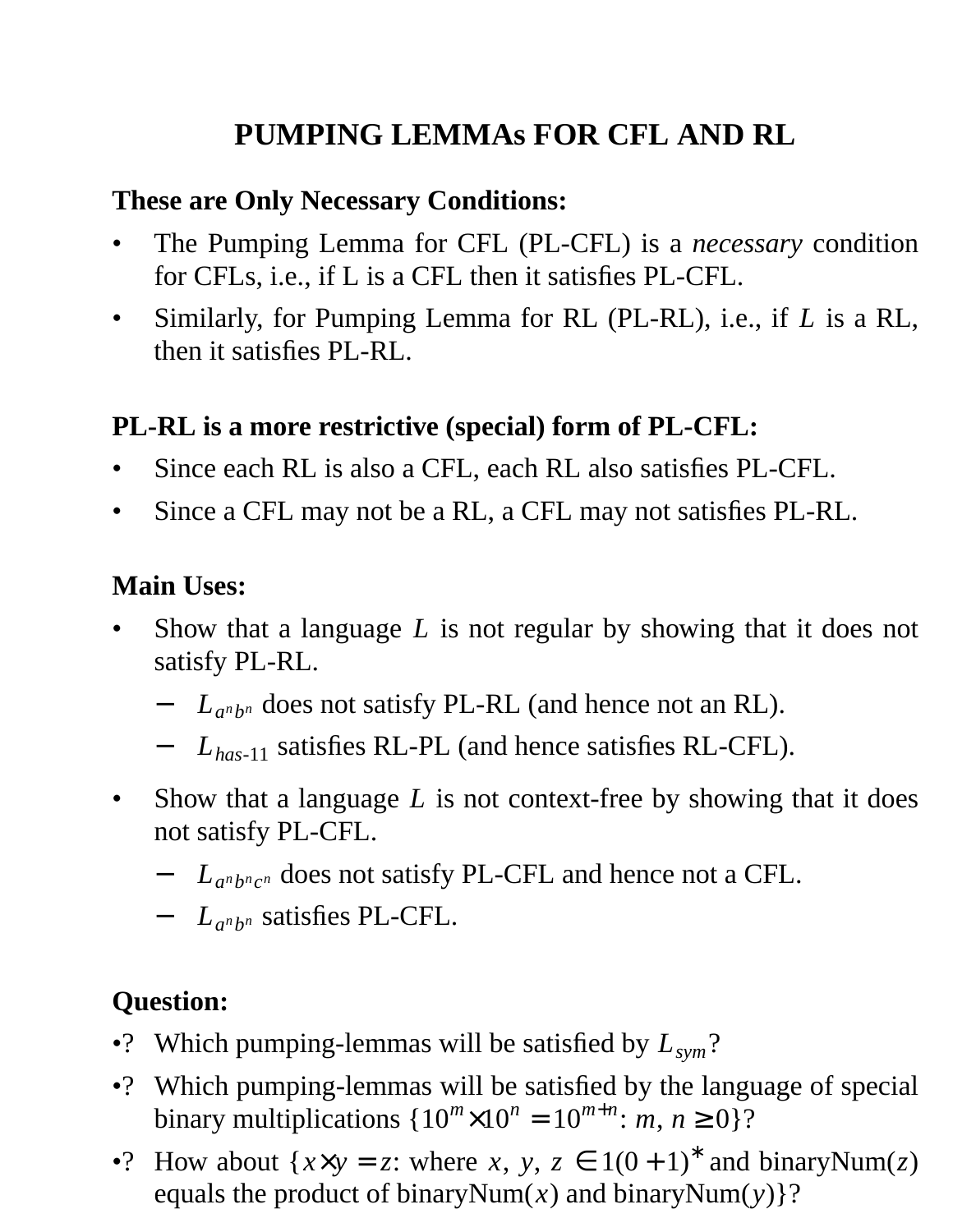# **PUMPING LEMMA FOR CFL**

#### **Observations on CFG:**

- We can eliminate all rules of the form  $A \rightarrow B$  from the grammar.
- A parse-tree of depth *d* can derive a string of length  $\leq m^d$ , where *m* = max. length of the right side of a rule.
- If  $L = L(G)$  is infinite, then there are arbitrarily long strings in  $L$ and hence parse-trees of arbitrarily large depth.
- If  $|V(G)| = n$ , then a parse-tree of depth  $> n$  will have some variable *A* repeating on a path from the root.
- This means we can derive from *A* a string of the form *uAw*, where  $uw \in T^+$ . Such an *A* may be called a *recursive* variable.



#### **Some Important Consequences:**

- Replacing the upper *A*-subtree by the lower *A*-subtree gives  $xy \in$ *L*.
- Replacing the lower *A*-subtree by the upper *A*-subtree gives *xuuvwwy* ∈ *L*. Likewise,  $xu^kvw^ky \in L$  for  $k \ge 1$ .
- No recursion anywhere in the lower *A*-subtree means  $|v| \le m^n$ .
- No recursion in the upper *A*-subtree, save the one shown, means  $|uw| \leq m^n$ .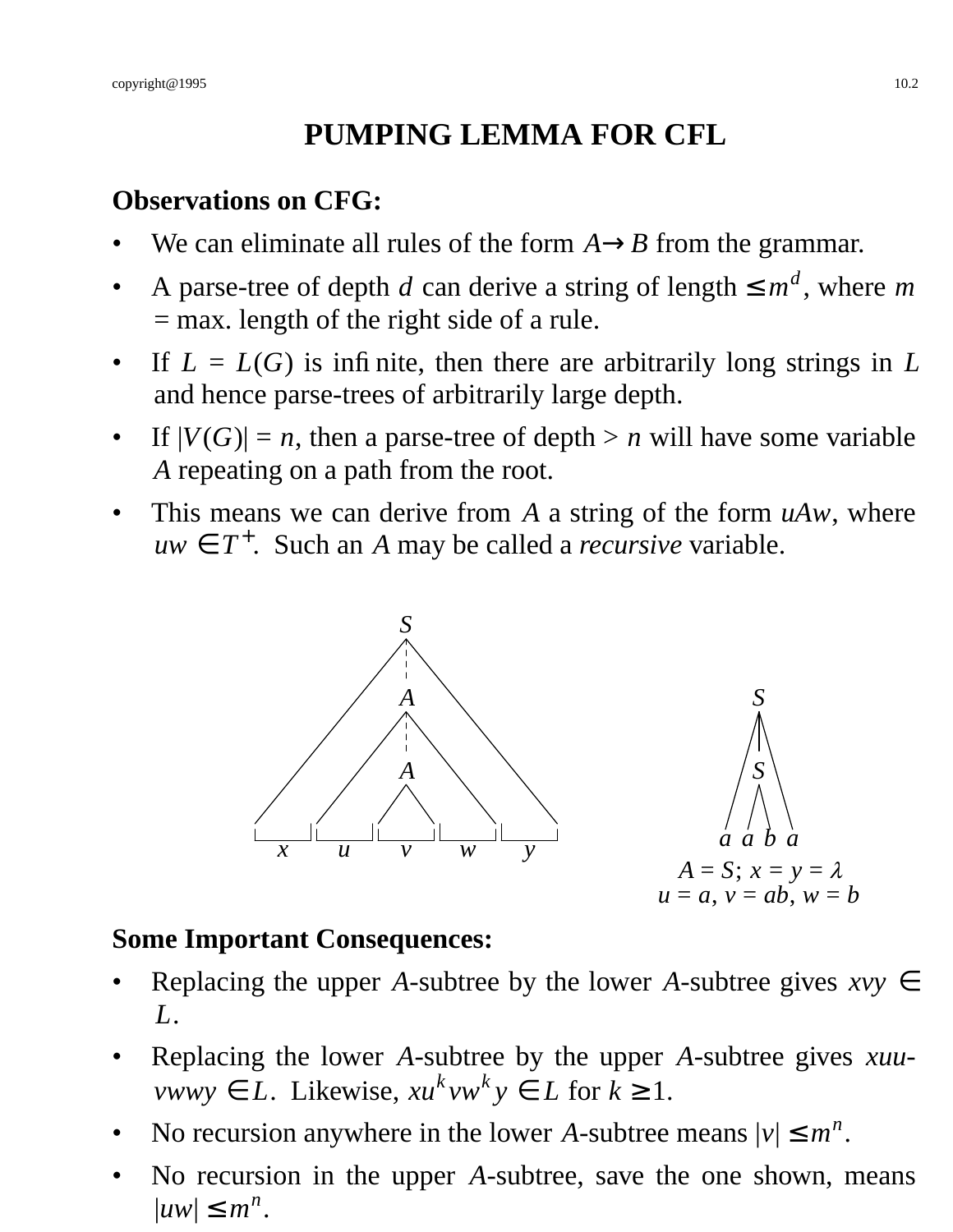# **PUMPING LEMMA FOR CFL**

# **Pumping Lemma (PL-CFL).**

- For each CFL *L*, there exist an integer  $N > 0$  (which may depend on *L*) such that every  $s \in L$  of length  $|s| \geq N$  can be written as  $s =$ *xuvwy* with the following properties:
	- (1)  $0 < |uw| < |uvw| \le N$  ( $v \ne \lambda$  and at least one of *u* and  $w \ne \lambda$ ).
	- (2) For all  $k \geq 0$ ,  $xu^kvw^ky \in L$ .
	- (3) Either or both of *x*, *y* may be  $\lambda$ .
- The decomposition  $s = xuvw$  may depend on  $L$ .
- The location of *uvw* in *s* may depend on *s* and *L*, and cannot be chosen arbitrarily.
- The pair  $\langle u, w \rangle$  is called the *pump*; a pump is two sided if  $u \neq \lambda \neq w$ .
- Fuiding a pump includes the part *v*, the context of the pump.

**Example 1.**  $N = 4$  works for PL-CFL for  $L = \{a^n b^n : n \ge 1\}.$ 

The smallest string *s* of length  $\geq 3$  is  $s = aabb$ . Any pump *uw* must satisfy the following conditions in order for  $xu^kvw^ky \in L$ .

(i) 
$$
\#(a, uw) = \#(b, uw).
$$

- (ii) Each of *u* and *w* should consists of only *a*'s or only *b*'s in order to avoid mixing of *a*'s and *b*'s in  $xu^kvw^ky$  for  $k > 1$ .
- From (i)-(ii), we get  $u = a^m$  and  $w = b^m$  for some  $m \ge 1$ .
- $u = a^2$  and  $w = b^2$  does not work because  $s = aabb = \lambda.u.\lambda.w.\lambda$  is a bad (becasue  $v = \lambda$ ) and only decompostion; also,  $xvy = \lambda \notin L$ .
- $u = a$  and  $w = b$  works. For any  $s = a^n b^n$ ,  $n \ge 2$ , the decomposition  $s = a^{n-2}$ . *a. ab. b.*  $b^{n-2}$  satisfies the conditions in PL-CFL.
- $N = 2$  does not work; there is no pump in  $s = ab \in L$ .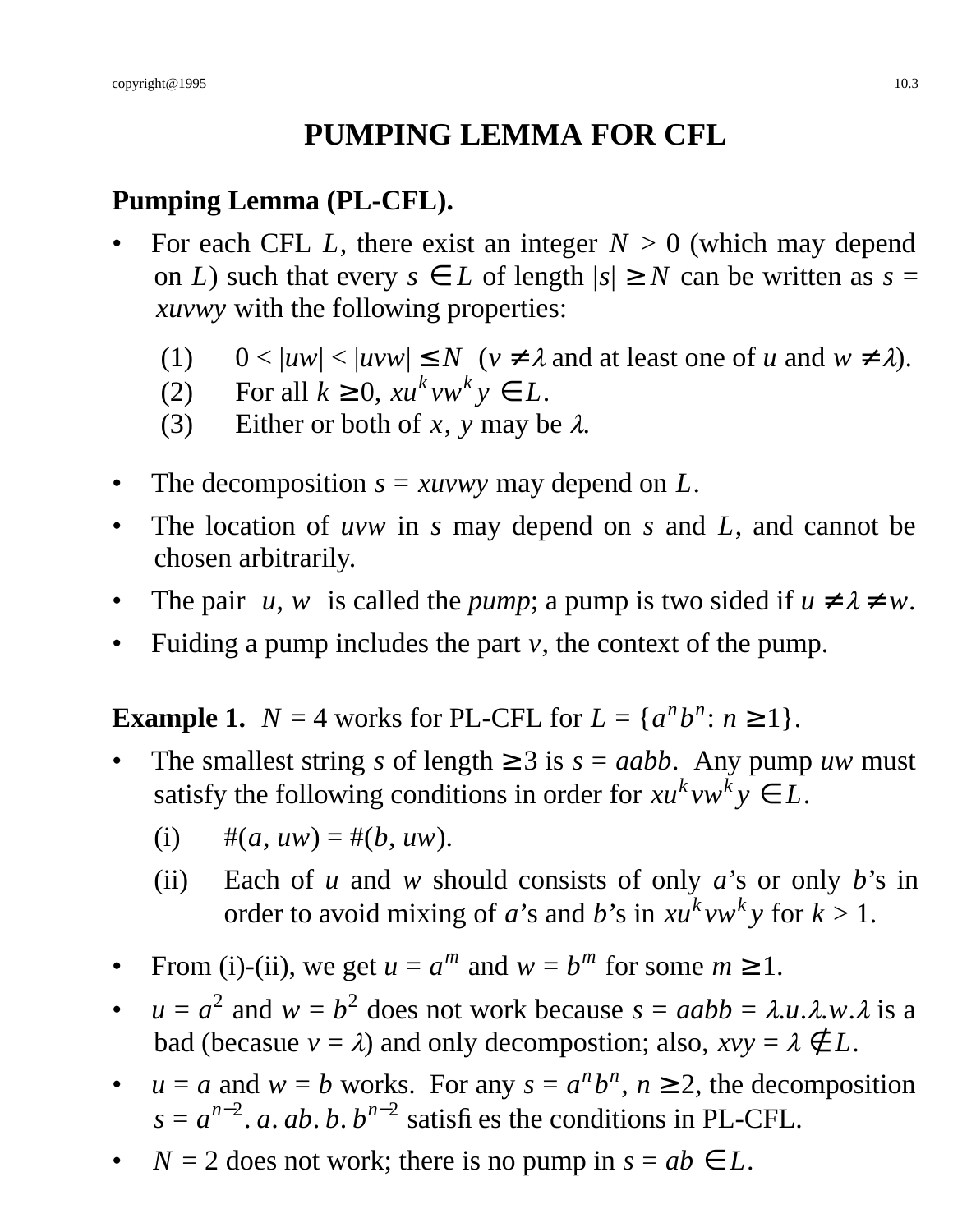# **MORE EXAMPLES OF PUMP IN CFL**

• For  $L_{a^n b^n}$ ,  $N = 3$  also works, with a slightly different decomposition.

$$
a^n b^n = a^{n-1}
$$
. *a*. *b*. *b*.  $b^{n-2}$ , with  $u = a$  and  $v = w = b$ .

This decompostion is related to the following CFG for  $L_{a^n b^n}$ :

$$
S \to aB, B \to aBb \mid b.
$$

Another similar decompostion is  $a^n b^n = a^{n-2}$ . *a*. *a*. *b*.  $b^{n-1}$ , with  $u =$  $a = v$  and  $w = b$ .

• For  $L_{a^m b^n} = \{a^m b^n : m \ge n \ge 1\}$ , the smallest string in the language is *ab* and  $N = 4$  works.

$$
a^{m}b = a^{m-1}. a. b. \lambda. \lambda \text{ for } m > 1
$$
  
\n
$$
a^{m}b^{n} = a^{m-1}. a. b. \lambda. b^{n-1}, \text{ when } m > n
$$
  
\n
$$
a^{m}b^{m} = a^{m-1}. a. ab. b. b^{m-1}, m \ge 2
$$

This corresponds to the following CFG for  $L_{a^m b^n}$ :

$$
S \to ab \mid aSb \mid aAb, A \to aA \mid a
$$

• For  $L_{a^m b^n c^{m+n}}$ , the samllest string in the language is *abcc* and  $N = 6$ works (there is no string of length 5 in the language).

$$
a^{m}bc^{m+1} = a^{m-1}. a. b. c. c^{m} (m > 1)
$$
  

$$
a^{m}b^{n}c^{n+1} = a^{m}b^{n-2}. b. bc. c. c^{m+n-2}, \text{ for } n > 1
$$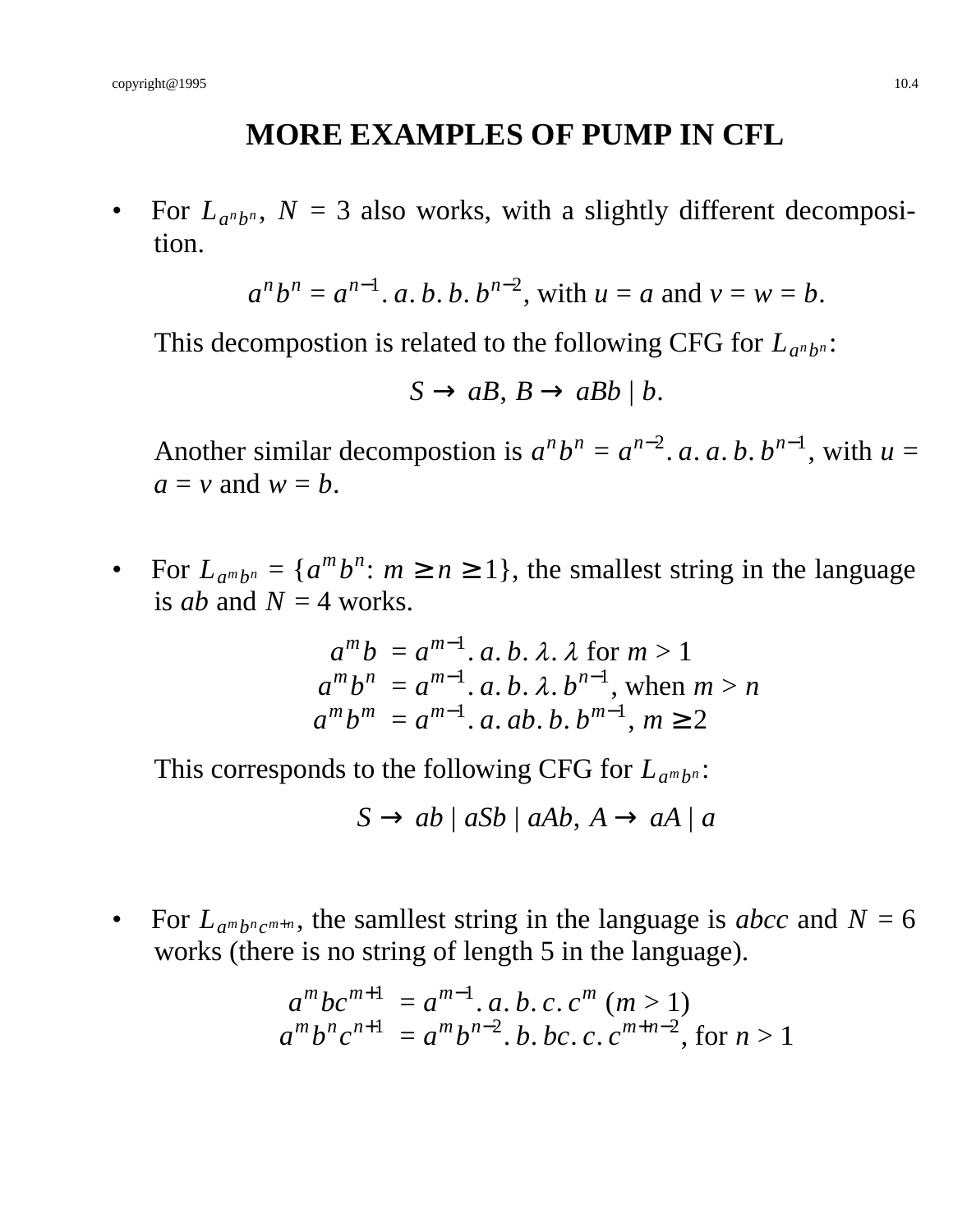# **NON-CFL LANGUAGE**

If a language *L* does not satisfy PL-CFL, i.e., there is no *N* for which the pumping conditions (1)-(3) hold for all string  $s \in L$  with  $|s| \geq N$ , then *L* is not CFL (hence not a regular language either).

**Example 2.**  $L = \{a^n b^n c^n : n \ge 1\}$  is not a CFL.

- We first show that  $N = 6$  does not work; the same argument shows that no *N* works, i.e., *L* does not satisfy PL-CFL and hence *L* is not a CFL.
- Let  $s = aabbcc \in L$ ,  $|s| \ge 6$ . If possible, let  $s = xuvw$  be a proper decomposition that satisfies the conditions in PL-CFL. Then,
	- (i) The number of *a*'s, *b*'s, and *c*'s are the same in *uw*.
	- (ii) Each of *u* and *w* is made of just one symbol from  $\{a, b, c\}$ .
- The condition (ii) means that *u* should consists of *a*'s and *w* should consist of *b*'s, but then (i) cannot be satisfied.
- Thus, there is no decomposition  $s = xuvw$  as desired.

# **Question:**

- •? Show that the language of binary multipications of the form  $2^m \times 2^n$  $= 2^{m+n}$ , i.e, the language  $\{10^m \times 10^n = 10^{m+n}$ : *m*,  $n \ge 0\}$  satisfies PL-CFL. Does this mean this language is a CFL?
- •? Show that  $\{x \times y = z: \text{ where } x, y, z \in 1(0+1)^* \text{ and binaryNum}(z)$ equals the product of binaryNum $(x)$  and binaryNum $(y)$ } does not satisfy PL-CFL. What does that say about this language? (Hint: consider multiplication of numbers of the form  $2^m$  and  $2^{2m} - 2^m$ .)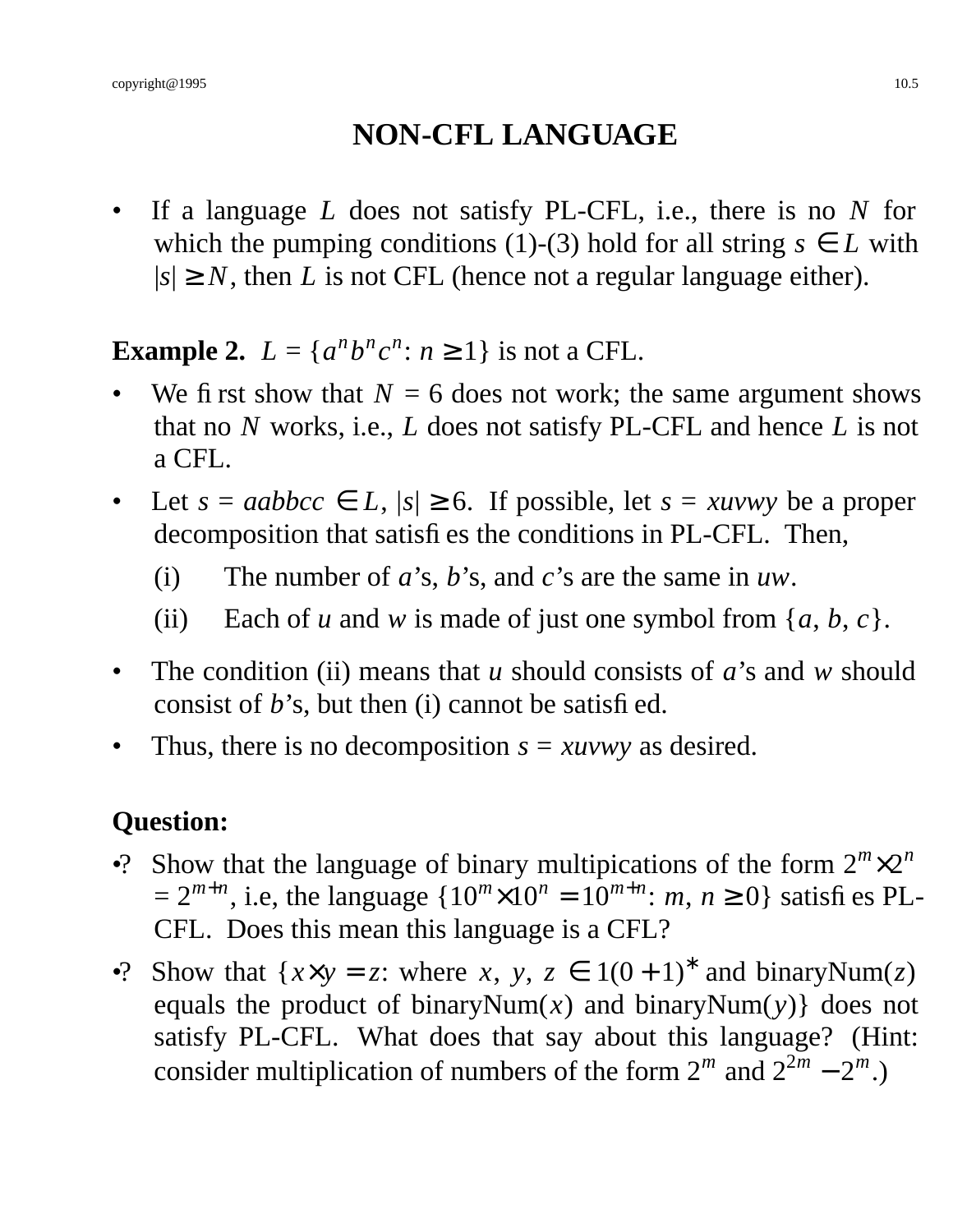# **PUMPING LEMMA FOR REGULAR LANGUAGES**

# **Pumping Lemma (PL-RL).**

- For each regular language *L*, there exists an integer  $N > 0$  (which may depend on *L*) such that every  $s \in L$  of length  $|s| \geq N$  can be written as  $s = xuy$  with the following properties:
	- (1)  $0 < |u| \le N$  (actually, one can say that  $0 < |u| \le |xu| \le N$ )
	- (2) For all  $k \ge 0$ ,  $xu^k y \in L$ .
- The pump *u* can depend on *s* and on *L*. The pump *u* relates to a cycle (loop) in the FSA or NFSA for *L*. Thus, *N* can be taken to be the minimum number of states in (N)FSA for *L*.

### **Notes:**

- The coditions (1)-(2) above are obtained by putting  $w = \lambda$  in the conditions (1)-(2) for the pumping lemma for CFL.
- Unlike CFL, we can assure that the pump  $u$  is not far from the beginning of the string *s*.
- Since the reverse of a regular language is also regular, we also get a pump close to the end of *s*. Thus, for  $|s| \ge 2N$ , there will be a pump which is towards the beginning of *s* and a disjoint pump (without any overlap with the pump on the left) towards the end of *s*.
- One can actually get a regular pump on any part of a large string *s* in a regular language in the following sense. For any string *s* = *xyz*  $\leq L$ , where  $|s| \geq |y| \geq N$ , we can write  $y = uvw$  such that  $0 < |v| \leq N$ and  $xuv^kwz \in L$  for all  $k \geq 0$ .

# **Similarities between PL-CFL and PL-RL:**

If  $N = N_0$  works for the PL-CFL for an *L*, then any  $N > N_0$  also works for that *L*. The same is true for PL-RL.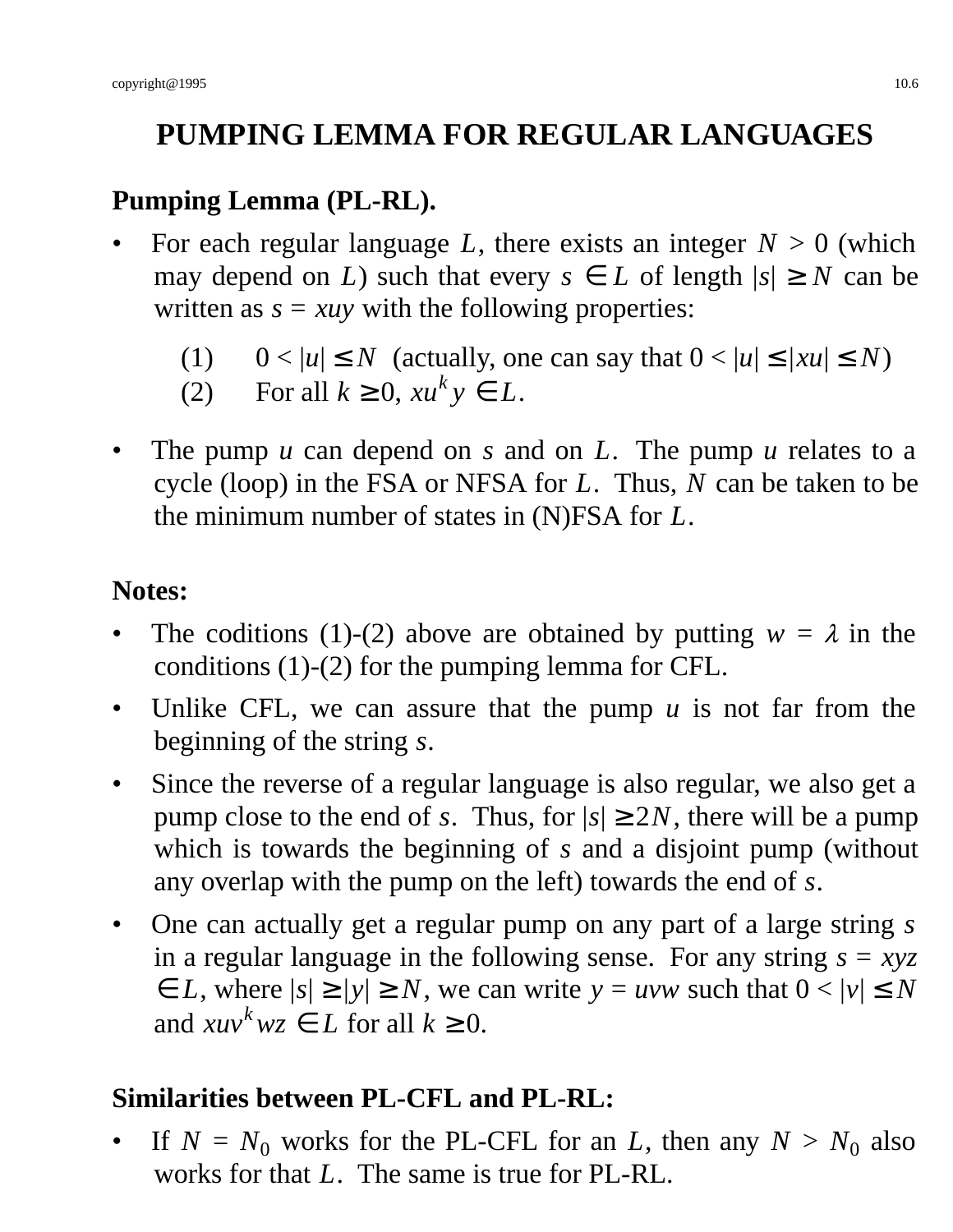#### **EXAMPLE OF PUMPS IN AN RL**

- Let  $L = a^+b^+ = \{ab, aab, abb, aaab, aabb, abbbi, \cdots\}.$ 
	- Here,  $N = 3$  works and there are two kinds of pumps depending on  $s \in L$  as shown below. (*N* must be larger than the length of the smallest string in *L*.)
	- $\blacksquare$  For  $s = ab^n$  and  $n \ge 2$ ,  $s = a, b, b^{n-1}$  is a valid decomposition.
	- $\blacksquare$  For  $s = a^m b^n$  and  $m \ge 2$ ,  $s = \lambda$ . *a*.  $a^{m-1} b^n$  is a valid decomposition.



Each pump corresponds to a cycle or loop in this NFSA for  $a^+b^+$ .

The valid decompostions look slightly different in terms of the (min-state) FSA for  $a^+b^+$ .

> For  $s = ab^n$  and  $n \ge 2$ :  $s = ab$ . *b*.  $b^{n-2}$ . For  $s = a^m b^n$  and  $m \ge 2$ :  $s = a$ .  $a$ .  $a^{m-2} b^n$ .



Each pump corresponds to a cycle or loop in this FSA for  $a^+b^+$ .

- There are many other valid decomposition of the form  $s = xuy$ , with  $|u| \leq N$ , if we do not insist on  $|xu| \leq N$ .
- It is easy to see that  $a^+b^+$  satisfies PL-CFL, and that  $L_{a^nb^n}$  does not satisfy PL-RL.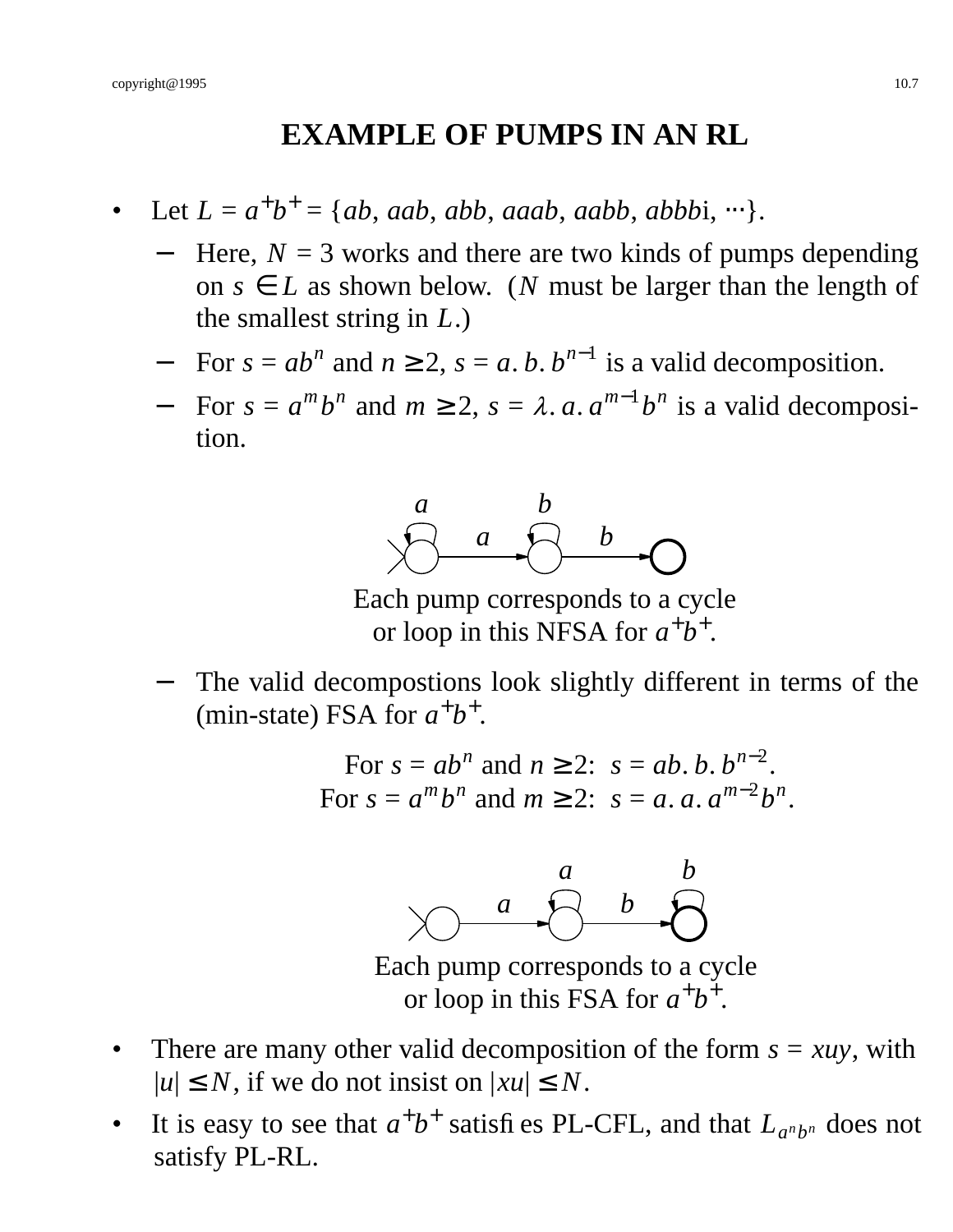# **EXERCISE.**

- 1. Find the smallest *N* which satisfies PL-CFL for *Lbal par*. Repeat the exercise for *Lsym*.
- 2. Find the smallest *N* which satisfies PL-CFL for the following language  $L_{m \ge n} = \{a^m b^n : m \ge n \ge 1\}$ . Note that the pumps look different for different  $s \in L_{m \geq n}$ . Repeat the exercise for  $L_{m \neq n}$  =  ${a^m b^n : m \neq n, m \geq 1 \text{ and } n \geq 1}.$  (Do you notice any thing special about how the pumps change whether  $m > n$  or  $m < n$ ?)
- 3. Show that the language  $L_{m,n,m+n} = \{a^m b^n c^{m+n} : m, n \ge 1\}$  satisfies PL-CFL. (You will need different pumps depending on whether *n* is large or small; you need to describe the nature of the pump in each situation.)
- 4. Consider the languages  $L_{m,m,n} = \{a^m b^m c^n : m \ge 1, n \ge 1\}$  and  $L_{m,n,n} = \{a^m b^n c^n : m \ge 1, n \ge 1\}$ . For  $s = a^2 b^2 c^2 \in L_{m,m,n}$  $L_{m,n,n}$ , compare the pumps for *s* computed with respect to  $L_{m,m,n}$ and  $L_{m,n,n}$ , respectively. After generalizing the observation to  $a^j b^j c^j$  (why do we need to generalize it to  $j > 2$ ), argue that  $L_{m,m,n} \cap L_{m,n,n} = L_{n,n,n} = \{a^n b^n c^n : n \ge 1\}$  is not context-free.
- 5. Show that the binary additions presented as a language over the alphabet  $\{0, 1, +, =\}$  is not a CFL.
- 6. Does the strings of the form  $10^n + 0^n1 = 10^{n-1}1$  satisfy CFL-pumping lemma? How about the strings of the form  $10^n + 1 = 10^{n-1}$  1?
- 7. Show that the binary multiplication language over the alphabet of binary triplets  $\{t_0, t_1, \dots, t_7\}$  does not satisfy CFL-pumping lemma. (Hint: exploit the special role of  $t<sub>6</sub>$  which cannot be part of any pump.)
- 8. What is wrong with the following statement for the pumping lemma for CFL:

There exists an integer  $N \geq 1$  such that every string of the form  $xyz \in L$ , with  $0 < |z| \le N$ , one can decompose *z* as  $z = uvw$  such that  $|uw| > 0$ ,  $|v| > 0$ , and  $xu^kvw^ky \in L$  for all *k*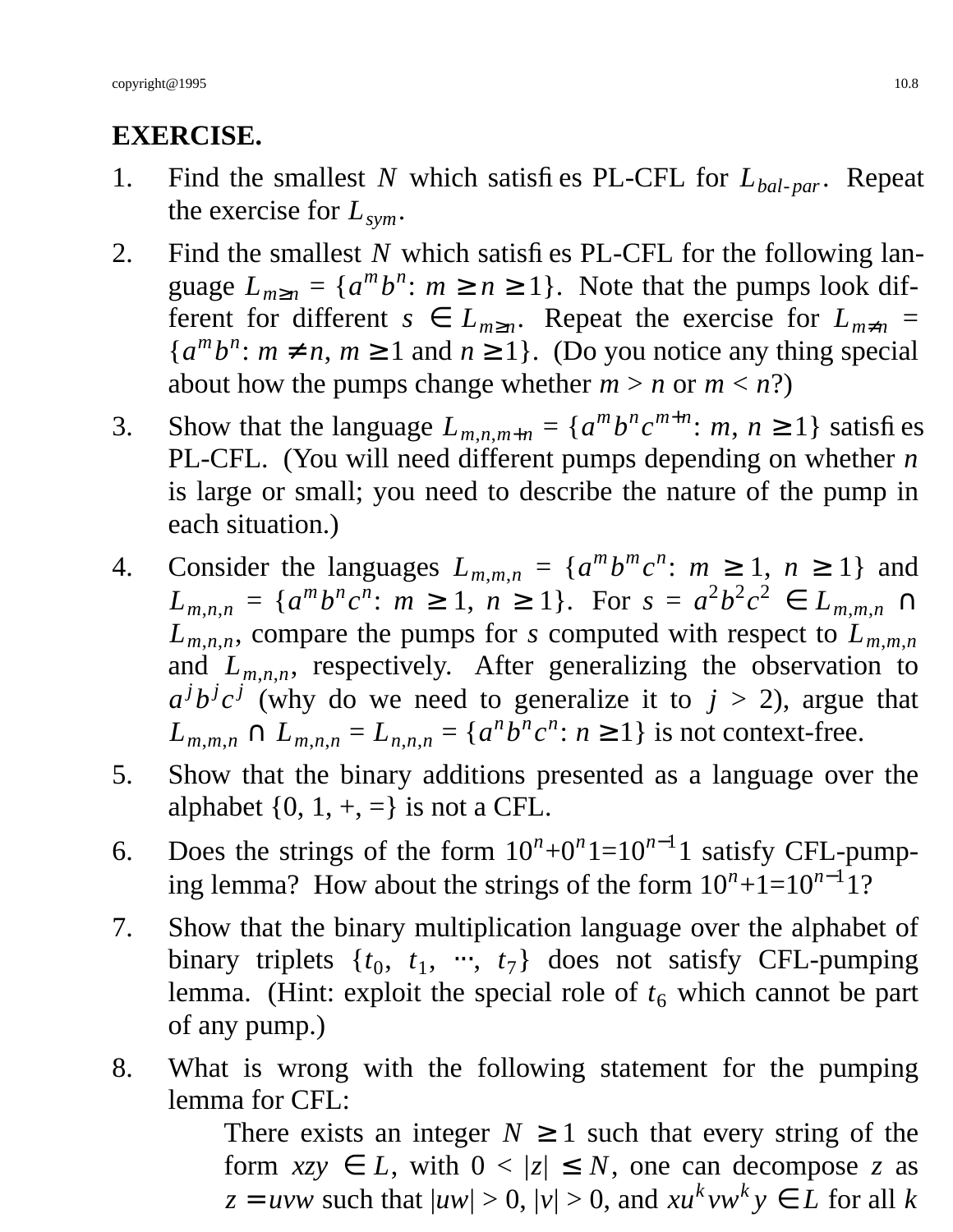$\geq 0$ .

Give an example of CFL that does not satisfy the above statement.

9. What is wrong with the following statement for the condition that *L* does not satisfy the Pumping Lemma for CFL?

*L* has strings of the form  $|xuvwy| \ge N$ ,  $N \ge 1$ , such that  $uw \ne$  $\lambda \neq v$  and  $|uvw| \leq N$  such that  $xu^kvw^ky \notin L$  for all  $k \neq 1$ . Give a correct form of the above.

- 10. Show that *Lbal*-*sym*, the balanced parenthetical strings which are symmetric, do not form a context-free language;  $L_{bal-sym} = \{ab,$ *aabb*, *abab*, *aaabbb*, *aababb*, *ababab*,  $\dots$ } =  $L_{bal} \cap L_{sym}$ .
- 11. Show that none of the languages  $\{a^k b^m c^n : k \ge m \ge n \ge 1\}$  and  ${a^m b^n c^{m+n} : m \ge n \ge 1}$  satisfies the pumping lemma for CFL.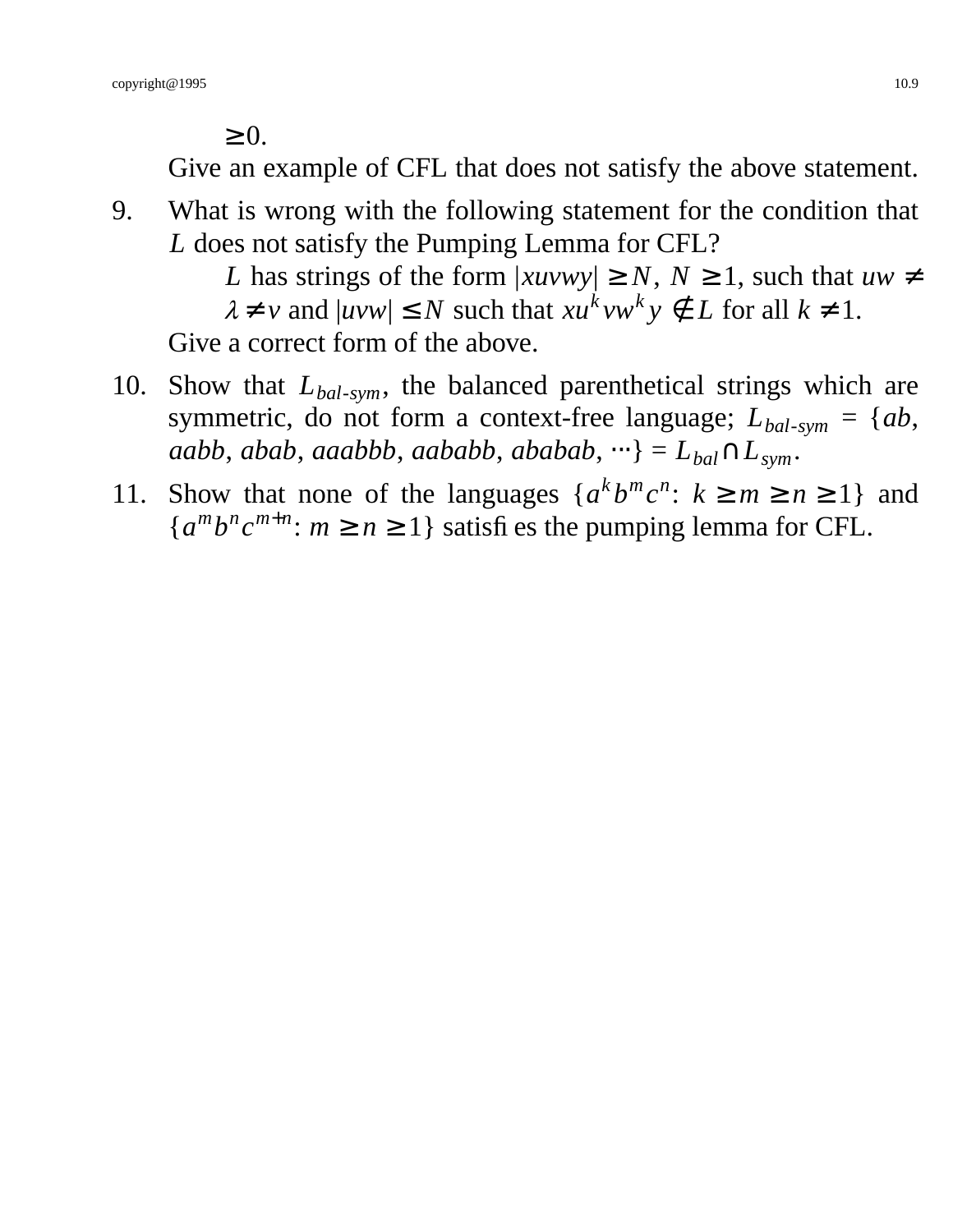## **SEMI-LINEAR SETS**

#### **Semi-linear Set on line:** More general than arithmatic progression.

- Simple form:  $\{m + k, n : k \ge 0\}$ , where *m*, *n* are fixed integers  $\ge 0$ .
- More general:  $\{m + k_1, n_1 + k_2, n_2 + \dots + k_p, n_p:$  each  $k_i \ge 0\},$ where *m* and  $n_i$ 's are fixed integers  $\geq 0$ .

**Example.**  $m = 2$ ,  $n = 3$ , and  $p = 1$  give the set  $\{2, 5, 8, 11, 14, \dots\}$ .



#### **Semi-linear Set on the Plane:**

- ${m+k_1, n+k_2, n_2 + \dots + k_p, n_p : each k_i \ge 0}$ , where  $m = (m_1, m_2)$ and  $n_i = (n_{i1}, n_{i2})$ 's are fixed integer vectors with coordinates  $\geq 0$ .
- **Example.** For  $m = (2,1)$ ,  $n_1 = (3,0)$ ,  $n_2 = (1,1)$ ,  $n_3 = (0,1)$ , and  $p = 3$ give the set shown below.



**Generalization to Dimensions** ≥ **3:** Similar.